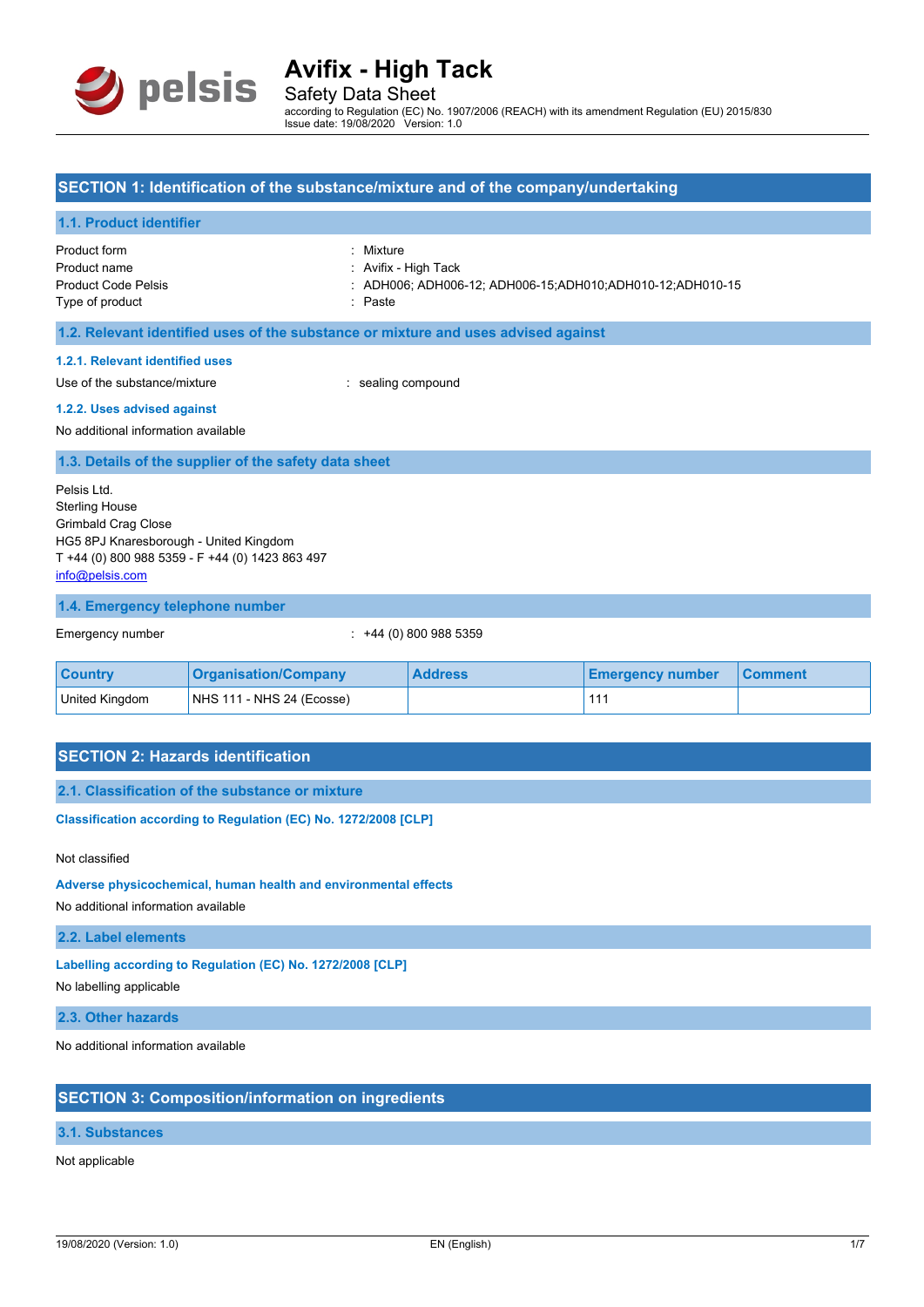# Safety Data Sheet

according to Regulation (EC) No. 1907/2006 (REACH) with its amendment Regulation (EU) 2015/830

| 3.2. Mixtures         |                                                                          |                                                                                         |                                                                                     |
|-----------------------|--------------------------------------------------------------------------|-----------------------------------------------------------------------------------------|-------------------------------------------------------------------------------------|
| <b>Name</b>           | <b>Product identifier</b>                                                | $\frac{9}{6}$                                                                           | <b>Classification according to</b><br><b>Regulation (EC) No.</b><br>1272/2008 [CLP] |
| Trimethoxyvinylsilane | (CAS-No.) 2768-02-7<br>(EC-No.) 220-449-8<br>(REACH-no) 01-2119513215-52 | 1% <c<3%< td=""><td>Flam. Lig. 3, H226<br/>Acute Tox. 4 (Inhalation), H332</td></c<3%<> | Flam. Lig. 3, H226<br>Acute Tox. 4 (Inhalation), H332                               |

Full text of H-statements: see section 16

# **SECTION 4: First aid measures**

| 4.1. Description of first aid measures                           |                                                                                                                                                                                              |
|------------------------------------------------------------------|----------------------------------------------------------------------------------------------------------------------------------------------------------------------------------------------|
| First-aid measures general                                       | : If you feel unwell, seek medical advice.                                                                                                                                                   |
| First-aid measures after inhalation                              | : If breathing is difficult, remove victim to fresh air and keep at rest in a position comfortable<br>for breathing. If experiencing respiratory symptoms: Call a poison center or a doctor. |
| First-aid measures after skin contact                            | : Wash immediately with lots of water. Gently wash with plenty of soap and water.                                                                                                            |
| First-aid measures after eye contact                             | : Rinse immediately with plenty of water. Remove contact lenses, if present and easy to do.<br>Continue rinsing. Consult an ophtalmologist if irritation persists.                           |
| First-aid measures after ingestion                               | : If swallowed, rinse mouth with water (only if the person is conscious). Call a POISON<br>CENTER/doctor if you feel unwell.                                                                 |
| 4.2. Most important symptoms and effects, both acute and delayed |                                                                                                                                                                                              |
| Symptoms/effects after inhalation                                | : None under normal use.                                                                                                                                                                     |
| Symptoms/effects after skin contact                              | : None under normal use.                                                                                                                                                                     |
| Symptoms/effects after eye contact                               | : None under normal use.                                                                                                                                                                     |

**4.3. Indication of any immediate medical attention and special treatment needed**

No additional information available

| <b>SECTION 5: Firefighting measures</b>                        |                                                                                                                                                                                                                                        |  |  |
|----------------------------------------------------------------|----------------------------------------------------------------------------------------------------------------------------------------------------------------------------------------------------------------------------------------|--|--|
| 5.1. Extinguishing media                                       |                                                                                                                                                                                                                                        |  |  |
| Suitable extinguishing media<br>Unsuitable extinguishing media | : Polyvalent foam. ABC-powder. Carbon dioxide. Major fire: Class B foam (not alcohol-<br>resistant).<br>Small fire: Water (quick-acting extinguisher, reel); risk of puddle expansion.<br>Major fire: Water; risk of puddle expansion. |  |  |
| 5.2. Special hazards arising from the substance or mixture     |                                                                                                                                                                                                                                        |  |  |
| Hazardous decomposition products in case of fire               | : Upon combustion: formation of CO, CO2 and small quantities of nitrous vapours and<br>formation of metallic fumes.                                                                                                                    |  |  |
| 5.3. Advice for firefighters                                   |                                                                                                                                                                                                                                        |  |  |
| Firefighting instructions<br>Protection during firefighting    | : No specific measures are necessary.<br>Wear suitable protective clothing and gloves. Wear fire/flame resistant/retardant clothing.<br>Self-contained breathing apparatus.                                                            |  |  |

| <b>SECTION 6: Accidental release measures</b> |                                                                                        |  |
|-----------------------------------------------|----------------------------------------------------------------------------------------|--|
|                                               | 6.1. Personal precautions, protective equipment and emergency procedures               |  |
| General measures                              | : No flames, no sparks. Eliminate all sources of ignition. No open flames. No smoking. |  |
| 6.1.1. For non-emergency personnel            |                                                                                        |  |
| Protective equipment                          | $\therefore$ See Heading 8.                                                            |  |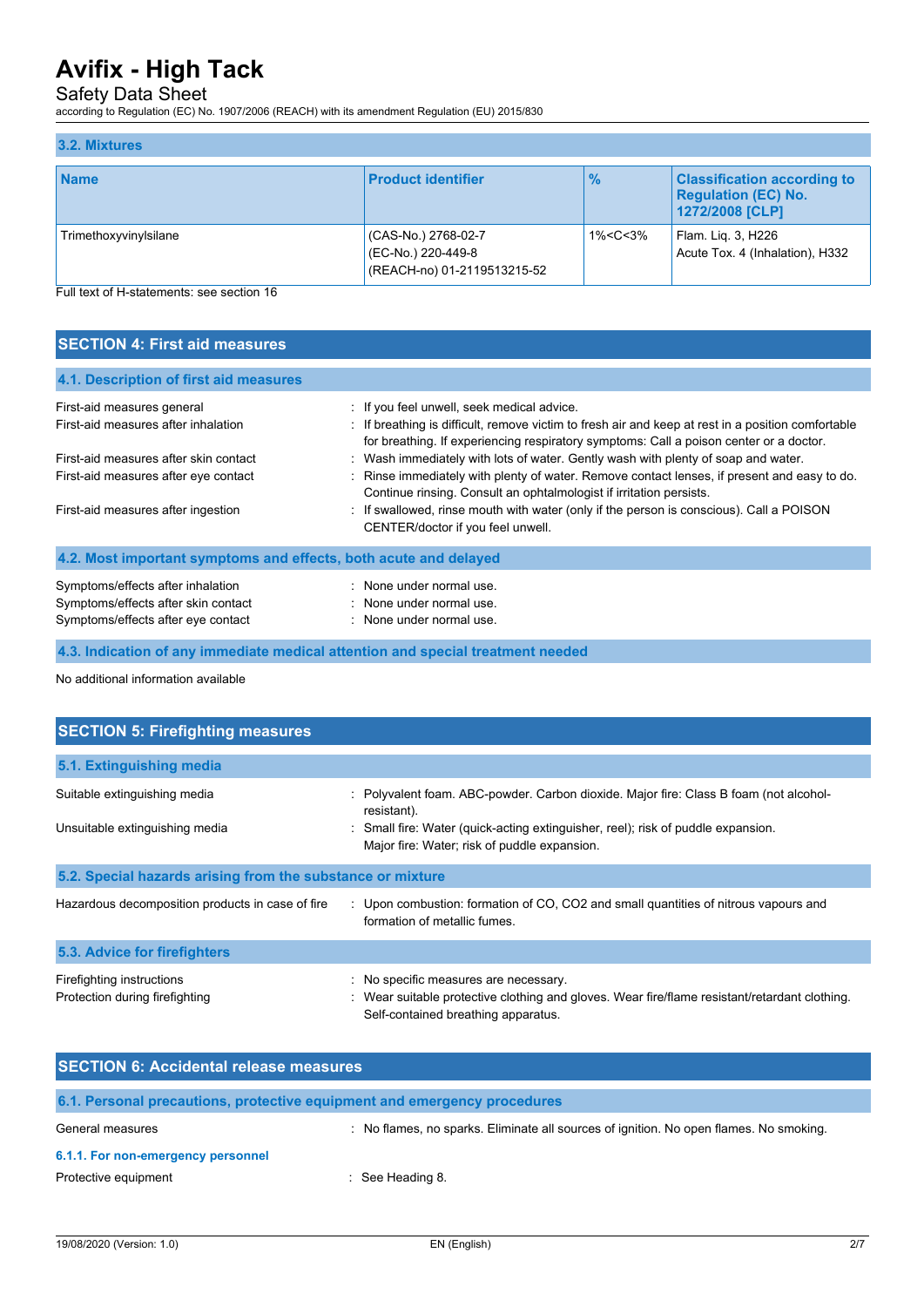## Safety Data Sheet

according to Regulation (EC) No. 1907/2006 (REACH) with its amendment Regulation (EU) 2015/830

#### **6.1.2. For emergency responders**

Protective equipment **in the case of the Contract Contract** : Gloves. Wear suitable protective clothing. See Heading 8.

### **6.2. Environmental precautions**

Contain leaking substance, pump over in suitable containers. Use appropriate containment to avoid environmental contamination.

| 6.3. Methods and material for containment and cleaning up |                                                                                                                           |  |
|-----------------------------------------------------------|---------------------------------------------------------------------------------------------------------------------------|--|
| For containment<br>Methods for cleaning up                | : Collect spillage.<br>: Clean contaminated surfaces with a soap solution. Wash clothing and equipment after<br>handling. |  |
| 6.4. Reference to other sections                          |                                                                                                                           |  |

Concerning disposal elimination after cleaning, see item 13.

| <b>SECTION 7: Handling and storage</b>                                                           |                                                                                                                                                                                          |  |  |
|--------------------------------------------------------------------------------------------------|------------------------------------------------------------------------------------------------------------------------------------------------------------------------------------------|--|--|
| 7.1. Precautions for safe handling                                                               |                                                                                                                                                                                          |  |  |
| Precautions for safe handling                                                                    | Keep away fromheat/open flames/hot surfaces- No smoking. Observe strict hygiene. Keep<br>container tightly closed.                                                                       |  |  |
| 7.2. Conditions for safe storage, including any incompatibilities                                |                                                                                                                                                                                          |  |  |
| Storage conditions<br>Maximum storage period<br>Heat and ignition sources<br>Packaging materials | : Store in a dry place. Store at room temperature.<br>: ≈ 1 year<br>: Keep away from sources of ignition - No smoking. Keep away from heat and direct sunlight.<br>: Synthetic material. |  |  |
| 7.3. Specific end use(s)                                                                         |                                                                                                                                                                                          |  |  |

No additional information available

# **SECTION 8: Exposure controls/personal protection**

#### **8.1. Control parameters**

No additional information available

#### **8.2. Exposure controls**

#### **Appropriate engineering controls:**

Provide adequate general and local exhaust ventilation. Carry out operations in the open/under local exhaust/ventilation or with respiratory protection. Keep away from heat, hot surfaces, sparks, open flames and other ignition sources. No smoking.

| Hand protection:                          |
|-------------------------------------------|
| Wear suitable gloves                      |
|                                           |
| Eye protection:                           |
| Safety glasses                            |
|                                           |
| Skin and body protection:                 |
| Wear suitable protective clothing         |
|                                           |
| <b>Respiratory protection:</b>            |
| Not required for normal conditions of use |
|                                           |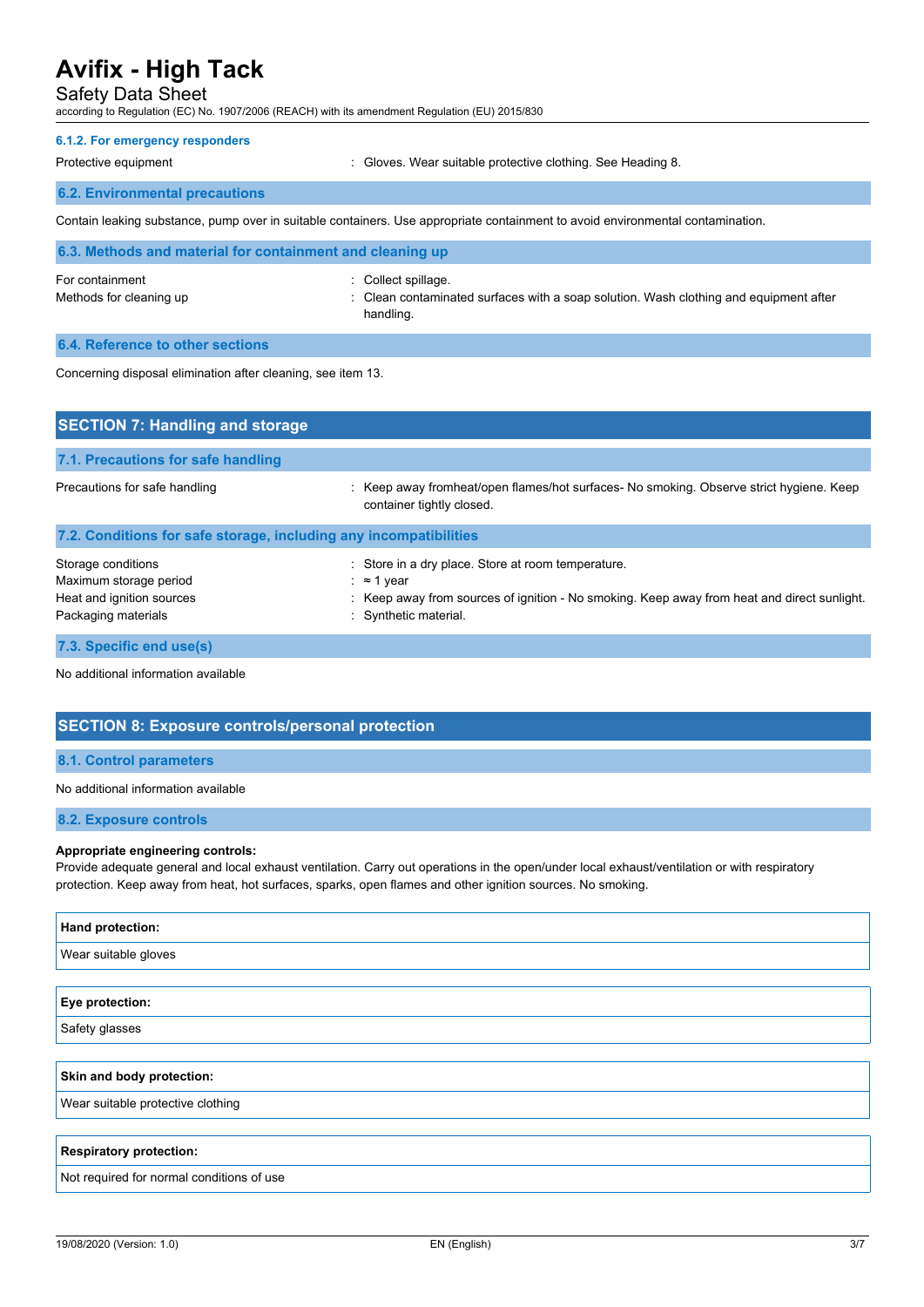# Safety Data Sheet

according to Regulation (EC) No. 1907/2006 (REACH) with its amendment Regulation (EU) 2015/830

#### **Environmental exposure controls:**

See Heading 6. Avoid release to the environment.

## **Other information:**

Do not eat, drink or smoke when using this product. Do not get in eyes, on skin, or on clothing.

# **SECTION 9: Physical and chemical properties**

## **9.1. Information on basic physical and chemical properties**

| Physical state<br>Appearance<br>Colour<br>Odour<br>Odour threshold<br>рH<br>Relative evaporation rate (butylacetate=1)<br>Melting point<br>Freezing point<br>Boiling point<br>Flash point<br>Auto-ignition temperature<br>Decomposition temperature<br>Flammability (solid, gas)<br>Vapour pressure<br>Relative vapour density at 20 °C<br>Relative density<br>Density<br>Solubility<br>Partition coefficient n-octanol/water (Log Pow) | Liquid<br>Paste<br>Various.<br>characteristic<br>No data available<br>No data available<br>No data available<br>No data available<br>No data available<br>: No data available<br>> 200 °C<br>No data available<br>No data available<br>No data available<br>No data available<br>No data available<br>$> 1.6 \text{ @ } 20^{\circ} \text{C}$<br>> 1600 kg/m <sup>3</sup> @20°C<br>No data available<br>No data available |
|-----------------------------------------------------------------------------------------------------------------------------------------------------------------------------------------------------------------------------------------------------------------------------------------------------------------------------------------------------------------------------------------------------------------------------------------|--------------------------------------------------------------------------------------------------------------------------------------------------------------------------------------------------------------------------------------------------------------------------------------------------------------------------------------------------------------------------------------------------------------------------|
|                                                                                                                                                                                                                                                                                                                                                                                                                                         |                                                                                                                                                                                                                                                                                                                                                                                                                          |
| Partition coefficient n-octanol/water (Log Kow)<br>Viscosity, kinematic<br>Viscosity, dynamic<br><b>Explosive properties</b><br>Oxidising properties<br><b>Explosive limits</b>                                                                                                                                                                                                                                                         | Not applicable<br>No data available<br>No data available<br>Product is not explosive.<br>No oxidising properties.<br>No data available                                                                                                                                                                                                                                                                                   |

### **9.2. Other information**

VOC content : < 2,61 % Other properties in the combustible. The combustible of the combustible.

## **SECTION 10: Stability and reactivity**

#### **10.1. Reactivity**

Temperature above flashpoint: higher fire/explosion hazard.

#### **10.2. Chemical stability**

Stable under normal conditions.

**10.3. Possibility of hazardous reactions**

No additional information available

### **10.4. Conditions to avoid**

Keep away from heat, hot surfaces, sparks, open flames and other ignition sources. No smoking.

### **10.5. Incompatible materials**

No additional information available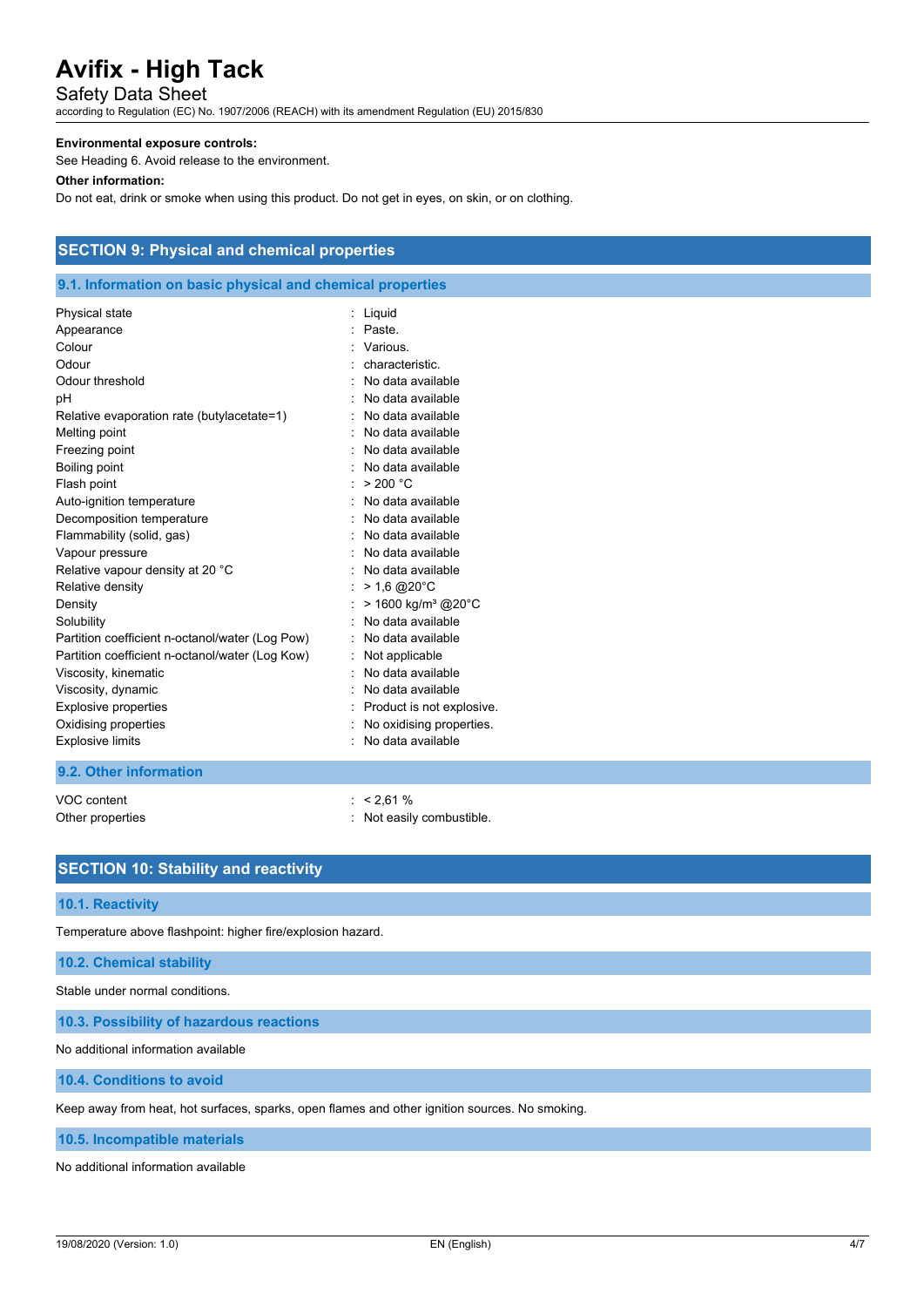Safety Data Sheet

according to Regulation (EC) No. 1907/2006 (REACH) with its amendment Regulation (EU) 2015/830

## **10.6. Hazardous decomposition products**

Upon combustion: formation of CO, CO2 and small quantities of nitrous vapours and formation of metallic fumes.

| <b>SECTION 11: Toxicological information</b>                                                                                                 |                                                                                          |  |  |
|----------------------------------------------------------------------------------------------------------------------------------------------|------------------------------------------------------------------------------------------|--|--|
| 11.1. Information on toxicological effects                                                                                                   |                                                                                          |  |  |
| Acute toxicity (oral)<br>Acute toxicity (dermal)<br>Acute toxicity (inhalation)                                                              | Not classified<br>Not classified<br>Not classified                                       |  |  |
| Trimethoxyvinylsilane (2768-02-7)                                                                                                            |                                                                                          |  |  |
| LD50 oral rat                                                                                                                                | > 7120 mg/kg                                                                             |  |  |
| LD50 dermal rabbit                                                                                                                           | > 3259 mg/kg bodyweight                                                                  |  |  |
| LC50 inhalation rat (mg/l)                                                                                                                   | $16,8$ mg/l                                                                              |  |  |
| Skin corrosion/irritation<br>Serious eye damage/irritation<br>Respiratory or skin sensitisation<br>Germ cell mutagenicity<br>Carcinogenicity | Not classified<br>Not classified<br>Not classified<br>Not classified<br>: Not classified |  |  |
| Reproductive toxicity<br>۰.                                                                                                                  | Not classified                                                                           |  |  |
| STOT-single exposure                                                                                                                         | : Not classified                                                                         |  |  |
| STOT-repeated exposure<br>÷.                                                                                                                 | Not classified                                                                           |  |  |
| Aspiration hazard                                                                                                                            | : Not classified                                                                         |  |  |

| <b>SECTION 12: Ecological information</b>                  |                  |
|------------------------------------------------------------|------------------|
| <b>12.1. Toxicity</b>                                      |                  |
| Hazardous to the aquatic environment, short-term           | : Not classified |
| (acute)<br>Hazardous to the aquatic environment, long-term | Not classified   |

| Trimethoxyvinylsilane (2768-02-7)   |                                          |  |
|-------------------------------------|------------------------------------------|--|
| LC50 fish 1                         | 191 mg/l Oncorhynchus mykiss             |  |
| EC50 Daphnia 1                      | 168,7 mg/l Daphnia magna                 |  |
| ErC50 (algae)                       | 190 mg/l Pseudokirchneriella subcapitata |  |
| NOEC chronic crustacea              | 28,1 mg/l                                |  |
| NOEC chronic algae                  | $210$ mg/l                               |  |
| 12.2. Persistence and degradability |                                          |  |
| No additional information available |                                          |  |

| 12.3. Bioaccumulative potential                 |                |  |
|-------------------------------------------------|----------------|--|
| <b>Avifix - High Tack</b>                       |                |  |
| Partition coefficient n-octanol/water (Log Kow) | Not applicable |  |

(chronic)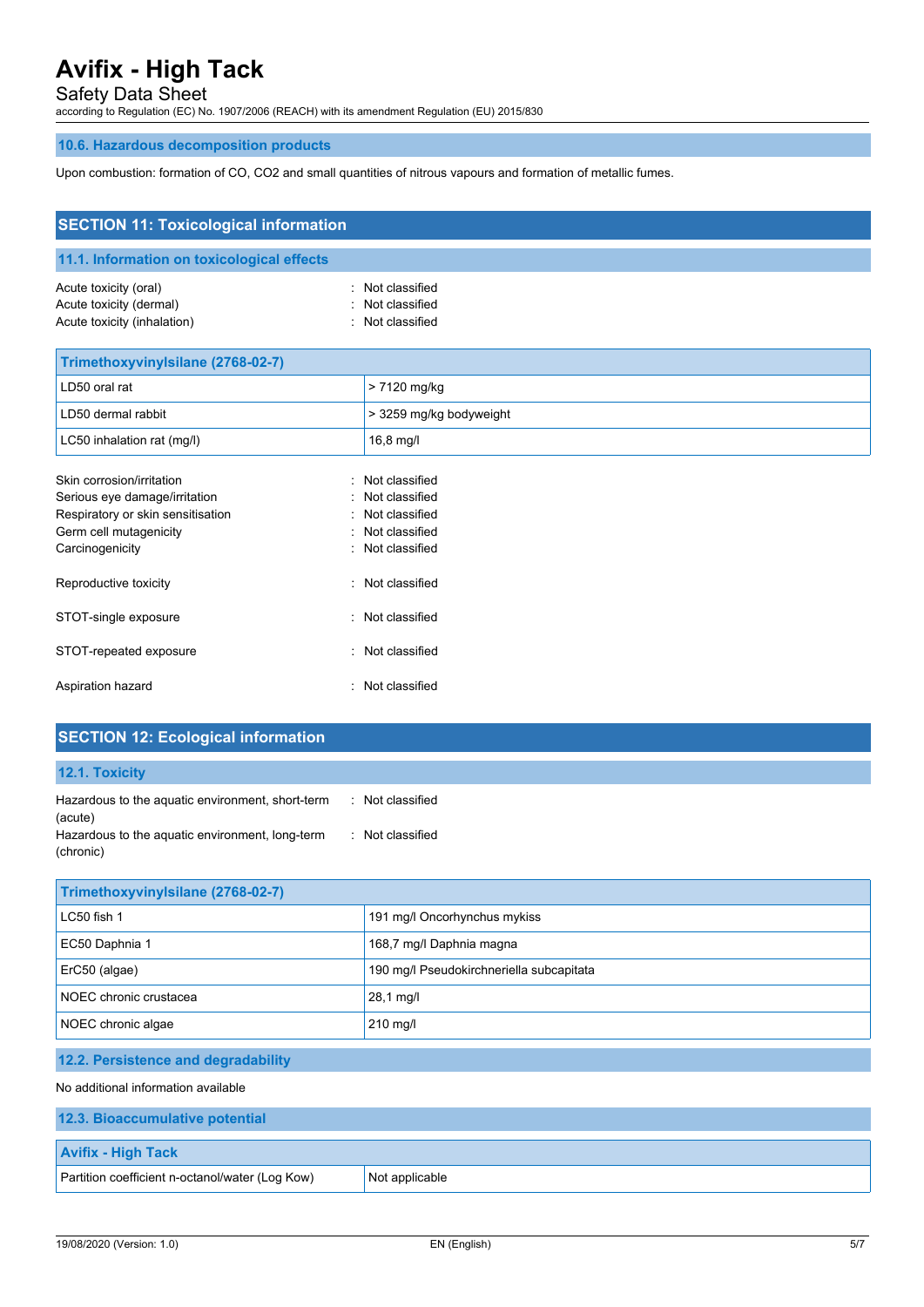# Safety Data Sheet

according to Regulation (EC) No. 1907/2006 (REACH) with its amendment Regulation (EU) 2015/830

#### **12.4. Mobility in soil**

No additional information available

**12.5. Results of PBT and vPvB assessment**

No additional information available

**12.6. Other adverse effects**

No additional information available

**SECTION 13: Disposal considerations**

| <b>SECTION 13: DISPOSAL CONSIDERATIONS</b> |                                                                                                                                                                                                                                          |
|--------------------------------------------|------------------------------------------------------------------------------------------------------------------------------------------------------------------------------------------------------------------------------------------|
| 13.1. Waste treatment methods              |                                                                                                                                                                                                                                          |
| Waste treatment methods                    | Dispose of in accordance with relevant local regulations. Do not empty into drains. Do not<br>allow to enter into surface water or drains. Dispose of this material and its container to<br>hazardous or special waste collection point. |
| European List of Waste (LoW) code          | : 08 04 10 - waste adhesives and sealants other than those mentioned in 08 04 09<br>08 04 09 <sup>*</sup> - waste adhesives and sealants containing organic solvents or other dangerous<br>substances<br>15 01 02 - plastic packaging    |

## **SECTION 14: Transport information**

| In accordance with ADR / RID / IMDG / IATA / ADN |                |                |  |
|--------------------------------------------------|----------------|----------------|--|
| <b>ADR</b>                                       | <b>IMDG</b>    | <b>IATA</b>    |  |
| 14.1. UN number                                  |                |                |  |
| Not applicable                                   | Not applicable | Not applicable |  |
| 14.2. UN proper shipping name                    |                |                |  |
| Not applicable                                   | Not applicable | Not applicable |  |
| 14.3. Transport hazard class(es)                 |                |                |  |
| Not applicable                                   | Not applicable | Not applicable |  |
| 14.4. Packing group                              |                |                |  |
| Not applicable                                   | Not applicable | Not applicable |  |
| <b>14.5. Environmental hazards</b>               |                |                |  |
| Not applicable                                   | Not applicable | Not applicable |  |
| No supplementary information available           |                |                |  |

**14.6. Special precautions for user**

**Overland transport** Not applicable **Transport by sea** Not applicable **Air transport** Not applicable

## **14.7. Transport in bulk according to Annex II of Marpol and the IBC Code**

Not applicable